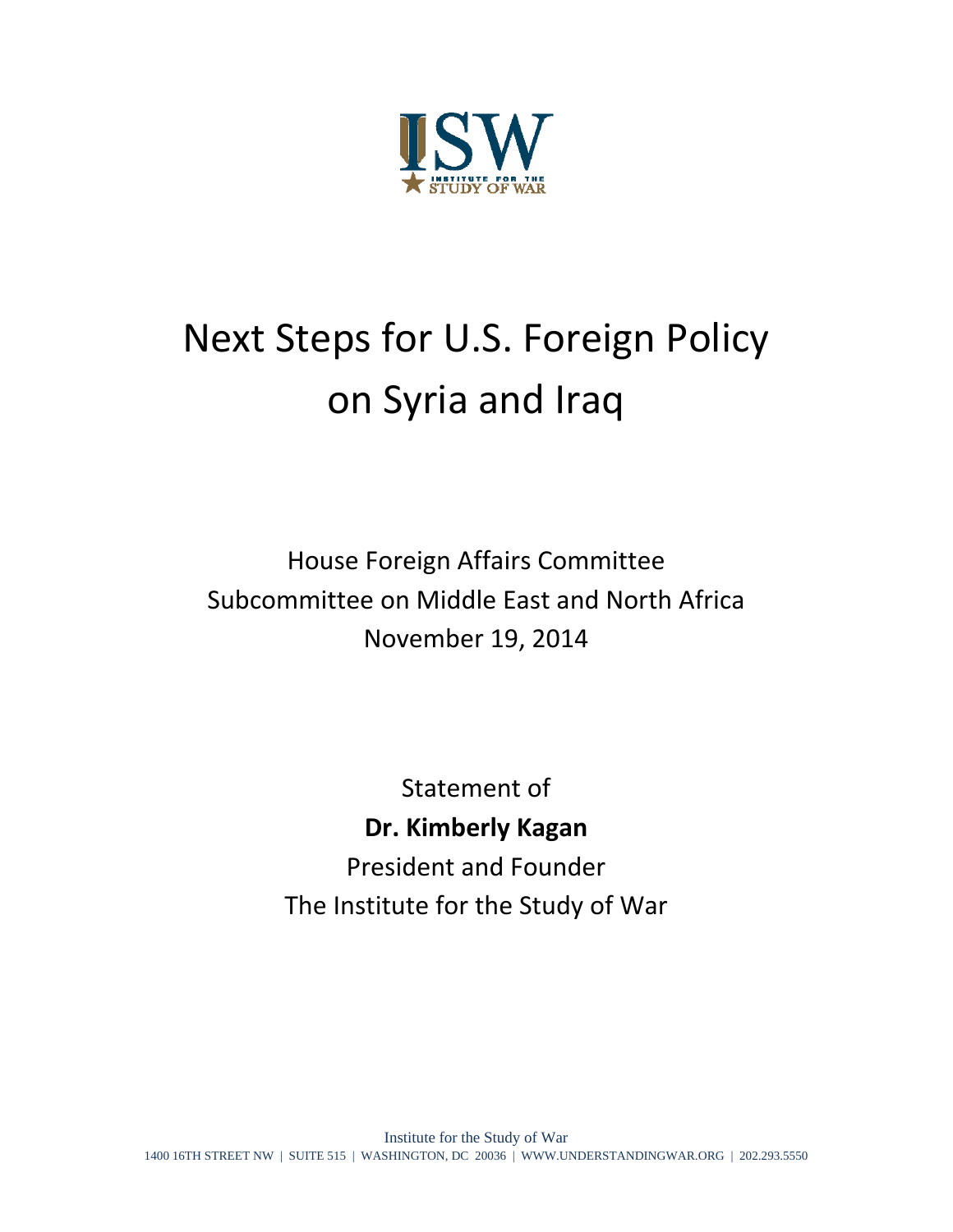American strategy in Iraq and Syria continues to suffer from a fatal flaw. President Obama explicitly ordered that it focus only on "degrading" and "destroying" the Islamic State to the exclusion of any other American national security interests and regardless of the likelihood of the long-term success of any such effort undertaken in isolation. As a result, the strategy has achieved some limited successes against the Islamic State, but those isolated successes are coming at the expense of other important American security concerns. The current approach, in particular, has strengthened the position of Iran, its armed forces, and its proxies in Iraq, and has allowed al Qaeda affiliate Jabhat al Nusra to expand its control and influence in Syria. These trends are very likely to continue if the U.S continues to pursue the present strategy.

Chairman of the Joint Chiefs of Staff, General Martin Dempsey, recently said that the battle against the Islamic State is beginning to turn, but that the campaign to defeat it would take several years. He also said that he might have to recommend the deployment of additional American forces and their use in combat alongside Iraqi troops to retake the city of Mosul. I agree with his assessments and I continue to believe that U.S. forces will, indeed, be needed to clear Mosul. The current change of momentum provides a good opportunity to consider the likely outcome of the present effort in Iraq, its potential stability, and the degree to which it coheres with American national security interests. It is also an important moment to remember that there is no parallel campaign in Syria, where the situation continues to worsen as Jabhat al Nusra gains territory, the Islamic State retains the lands it had taken, Bashar al Assad continues to murder his own people, and such moderate opposition as there is receives little meaningful support.

U.S. strategy in Iraq today relies on a combination of Iraqi Security Forces (which are fundamentally different from what we left behind in 2011), Popular Mobilization Units (hastily-trained anti-ISIS volunteers, largely from Shi'a areas), Iranian‐controlled Shi'a militias, a limited number of Sunni tribal volunteers, and some Iranian Revolutionary Guards Corps (IRGC) and Qods Force advisers (including Major General Qassem Soleimani, commander of the Qods Force, himself).

American strategy complements Iranian goals, perhaps inadvertently. Iran is pursuing a strategy in Iraq that is analagous to the one it has been pursuing in Syria. It will create in Iraq a security structure in which anti‐American Iranian‐backed militia commanders operate side‐by‐side and overtly with Iraqi Security Forces with a degree of interdependence that will make them inseparable. Such a force can never be representative of Iraq as a whole, and will never be accepted over the long term by any of Iraq's minority populations. It will also be antithetical to American interests in the long term, while remaining a vector for Iranian control and influence. The outcome of this approach will be unstable and will entrench Iran in Iraq at the expense of America and our allies.

The Obama Administration still has not articulated any strategy in Syria. U.S. efforts there appear confined to a limited number of airstrikes, carefully restricted to hit only Islamic State or Khorasan Group targets. On the rare occasions when Jabhat al Nusra fighters have been hit, the White House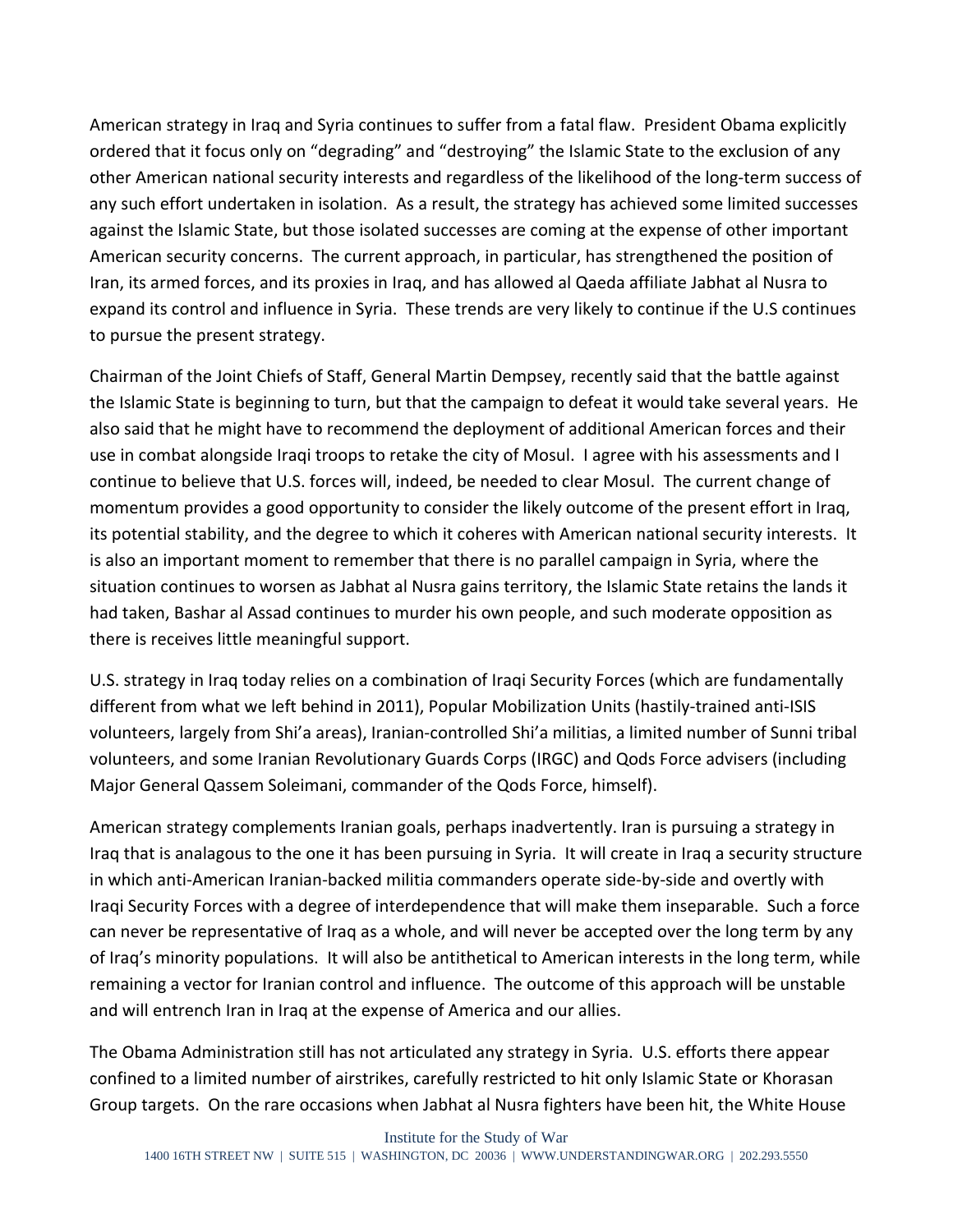has moved rapidly to deny that it was targeting them. The U.S. has taken no measures to weaken the Assad regime militarily. Assad therefore continues to fly combat aircraft and helicopters and to use them to conduct barrel‐bombing attacks and other atrocities against his own people. Assad has nevertheless lost ground to the Islamic State, and is struggling to maintain a presence in eastern Syria. He has also lost ground in Dera'a and Quneitra south of Damascus to Jabhat al Nusra and other rebel forces. The forces that the U.S. has nominally been backing have suffered losses at the hands of the Islamic State, Jabhat al Nusra, and the regime.

The current trajectory in Syria, therefore, will likely lead to a situation in which Jabhat al Nusra and some of its Salafist allies control significant areas south of Damascus and in the Idlib countryside; the Islamic State retains control of much of the Euphrates River Valley; the regime continues to fight for Damascus, controls the M5 highway to just past Hama, and controls the coast; and the moderate opposition remains marginal and incapable of shaping the battlefield in any material way.

President Obama has misdefined our mission in Iraq and Syria by attempting to deal with one problem in isolation from its context and from the many other challenges facing the U.S. We have seen this movie before. The Bush Administration also misdefined the problem in Iraq before 2007, believing that an inclusive political process combined with assistance to the nascent Iraqi Security Forces would solve the problem. Both administrations then fell into the trap of focusing on measures of progress that were relevant only within the narrowly‐constrained view of the situation they had decided to confine themselves to. Thus the Bush administration kept briefing the acres of territory turned over to Iraqi security leads and highlighting Iraqi security operations that were actually sectarian cleansing undertakings that made the underlying problem worse. The Obama administration is likewise focused on reporting progress only in limited areas‐‐strikes conducted against Islamic State positions, however trivial, and limited tactical gains made by the highly‐sectarian and Iranian‐dominated security forces on the ground.

We must raise our gaze from the tactics of fighting the Islamic State. We need a strategy not only to disrupt and defeat the Islamic State, but also to reduce Iranian influence in the region rather than expanding it, to develop inclusive Iraqi security forces rather than sectarian units intertwined with militias and the Qods Force, and to bring the Sunni tribes in Iraq once more to the negotiating table to hammer out a revised political deal with the Shi'a dominated government in Baghdad rather than helping that government try to simply crush them.

And we need a strategy in Syria. It must not hand Syria's Sunnis over to either the Islamic State or Jabhat al Nusra. It must not leave Assad in power. It must expel Lebanese Hezbollah from Syria. And it must find and build up a moderate opposition among Syria's Sunni, 'Alawites, and Kurds who will be able one day to form a new, inclusive government acceptable to the Syrian people. Any strategy that aims at lesser goals is a recipe for permanent sectarian and regional proxy war that will provide an excellent safe‐haven for al Qaeda‐affiliated groups and Iranian terrorist allies in Syria, and will ultimately undermine any stability that might be achieved in Iraq as well.